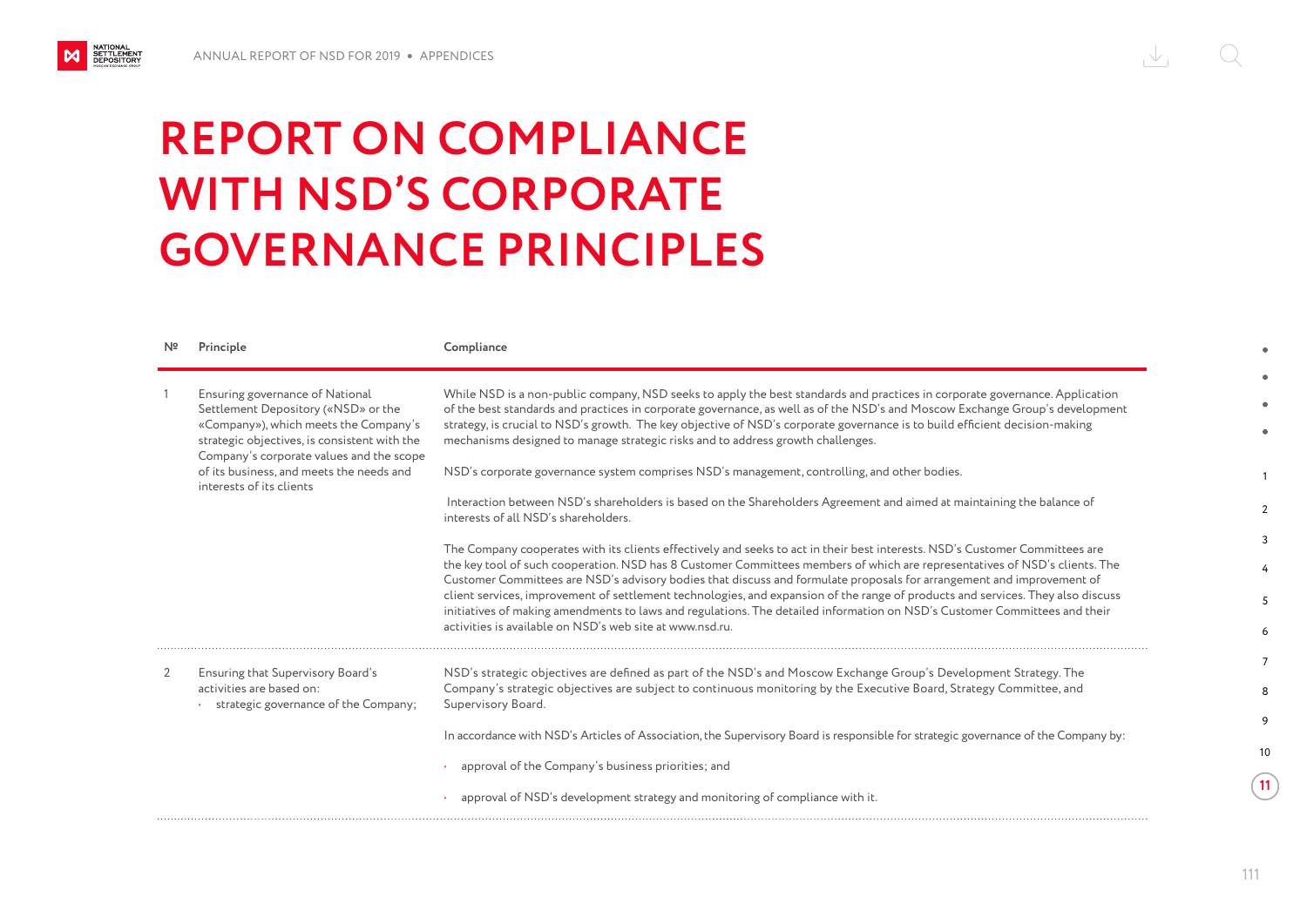. . . . . . . . . . . . . . . . . . .

NATIONAL<br>SETTLEMENT<br>DEPOSITORY

 $M$ 

| N۵ | Principle                                                                                                                                                                                                                                                                    | Compliance                                                                                                                                                                                                                                                                                                                                                                                                                                                                                                                                                  |
|----|------------------------------------------------------------------------------------------------------------------------------------------------------------------------------------------------------------------------------------------------------------------------------|-------------------------------------------------------------------------------------------------------------------------------------------------------------------------------------------------------------------------------------------------------------------------------------------------------------------------------------------------------------------------------------------------------------------------------------------------------------------------------------------------------------------------------------------------------------|
|    | performance by the Supervisory Board<br>of control functions over activities of<br>NSD's executive bodies, as well as over<br>the decision-making process aimed at<br>addressing any shortcomings identified<br>by such controls in activities of NSD's<br>executive bodies; | On 23 April 2019, the Supervisory Board approved the NSD Development Strategy 2019-2024 (pre-approved by the Strategy<br>Committee of NSD's Supervisory Board), which sets out NSD's strategic objectives until 2024.                                                                                                                                                                                                                                                                                                                                       |
|    |                                                                                                                                                                                                                                                                              | NSD's Supervisory Board exercises control over the performance of executive bodies by:                                                                                                                                                                                                                                                                                                                                                                                                                                                                      |
|    |                                                                                                                                                                                                                                                                              | appointment and removal of the Company's chief executive officer (Chairperson of the Executive Board) and members of the<br>collegial executive body (Executive Board), and approval of their remuneration and benefits;                                                                                                                                                                                                                                                                                                                                    |
|    | performance assessment of the<br>Supervisory Board and Supervisory                                                                                                                                                                                                           | granting permission to members of the Company's executive bodies to hold positions in management bodies of other<br>organizations;                                                                                                                                                                                                                                                                                                                                                                                                                          |
|    | Board Committees and disclosure of<br>results of such assessments; and                                                                                                                                                                                                       | preliminary approval of annual reports and submission thereof to the General Meeting of Shareholders;                                                                                                                                                                                                                                                                                                                                                                                                                                                       |
|    | segregation between control<br>functions and management duties,<br>and determination of individual and<br>collective responsibility of Supervisory<br>Board members.                                                                                                         | review of Company's performance reports prepared by the Executive Board;                                                                                                                                                                                                                                                                                                                                                                                                                                                                                    |
|    |                                                                                                                                                                                                                                                                              | assessment of the performance of Company's executive bodies' members against the corporate and individual Key Performance<br>Indicators and taking decisions upon such assessment, including decisions to pay bonuses.                                                                                                                                                                                                                                                                                                                                      |
|    |                                                                                                                                                                                                                                                                              | In 2019, NSD's Supervisory Board reviewed and took note of the following reports:                                                                                                                                                                                                                                                                                                                                                                                                                                                                           |
|    |                                                                                                                                                                                                                                                                              | report on the implementation of NSD's 2018 budget (resolution dated 12 March 2019);                                                                                                                                                                                                                                                                                                                                                                                                                                                                         |
|    |                                                                                                                                                                                                                                                                              | NSD's performance report for Q1 2019 (resolution dated 23 April 2019);                                                                                                                                                                                                                                                                                                                                                                                                                                                                                      |
|    |                                                                                                                                                                                                                                                                              | report on the implementation of NSD's 2019 budget for 5M 2019 (resolution dated 2 July 2019);                                                                                                                                                                                                                                                                                                                                                                                                                                                               |
|    |                                                                                                                                                                                                                                                                              | NSD's performance report for 8M 2019 (resolution dated 1 October 2019);                                                                                                                                                                                                                                                                                                                                                                                                                                                                                     |
|    |                                                                                                                                                                                                                                                                              | report on the implementation of NSD's 2019 budget for 8M 2019 (resolution dated 1 October 2019); and                                                                                                                                                                                                                                                                                                                                                                                                                                                        |
|    |                                                                                                                                                                                                                                                                              | NSD's preliminary performance report for 2019 (resolution dated 18 December 2019).                                                                                                                                                                                                                                                                                                                                                                                                                                                                          |
|    |                                                                                                                                                                                                                                                                              | On 12 March 2019, NSD's Supervisory Board reviewed the performance of executive bodies' members against their Key<br>Performance Indicators and resolved to pay performance bonuses to them for 2018.                                                                                                                                                                                                                                                                                                                                                       |
|    |                                                                                                                                                                                                                                                                              | No shortcomings were identified in the performance of NSD's executive bodies.                                                                                                                                                                                                                                                                                                                                                                                                                                                                               |
|    |                                                                                                                                                                                                                                                                              | An assessment of the state of corporate governance at NSD in accordance with the Bank of Russia's guidelines (an «Assessment»)<br>is an important tool designed to monitor the quality of corporate governance, including the effectiveness of Supervisory Board's<br>work. An assessment is conducted at least on annual basis under the leadership of the Supervisory Board, and for this purpose<br>officers are designated to collect and summarize information and to issue a report on the state of corporate governance to the<br>Supervisory Board. |

1

2 3 4

10

**11**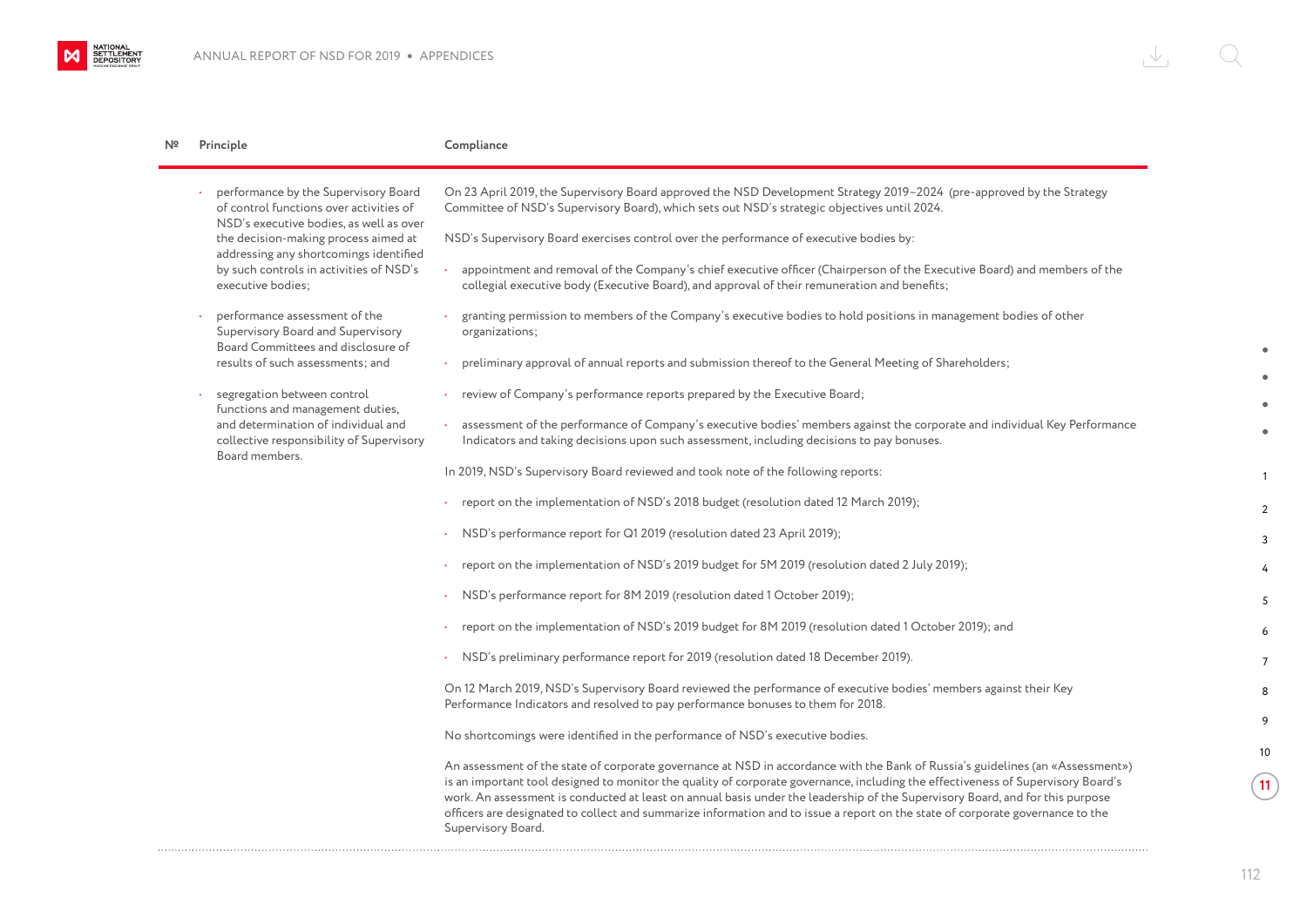| Principle | Compliance                                                                                                                                                                                                                                                           |
|-----------|----------------------------------------------------------------------------------------------------------------------------------------------------------------------------------------------------------------------------------------------------------------------|
|           | In 2019, NSD's Supervisory Board conducted a scheduled Assessment in accordance with the methodology recommended by the<br>Bank of Russia, with a focus, in particular, on the following areas of Supervisory Board's work:                                          |
|           | overall management of NSD's operations and the establishment of business priorities;                                                                                                                                                                                 |
|           | organizing the Supervisory Board's activities, including its interaction with NSD's executive bodies;                                                                                                                                                                |
|           | compliance with the corporate governance principles;                                                                                                                                                                                                                 |
|           | availability of efficient risk management at NSD; and                                                                                                                                                                                                                |
|           | availability and quality of necessary internal regulations, the approval of which is a matter reserved for the Supervisory Board.                                                                                                                                    |
|           | The assessment involved completing a questionnaire by the Supervisory Board members. The final assessment report was<br>presented and approved at the meeting of the Supervisory Board on 5 March 2019.                                                              |
|           | In accordance with NSD's Articles of Association, Supervisory Board's management duties and control functions are segregated.                                                                                                                                        |
|           | In terms of its control functions, the Supervisory Board controls:                                                                                                                                                                                                   |
|           | implementation of the Company's development strategy;                                                                                                                                                                                                                |
|           | performance of executive bodies;                                                                                                                                                                                                                                     |
|           | NSD's financial and business operations; and                                                                                                                                                                                                                         |
|           | NSD's risk management activities.                                                                                                                                                                                                                                    |
|           | In terms of its management duties, the Supervisory Board is responsible for the overall management of the Company. In particular,                                                                                                                                    |
|           | the Supervisory Board approves key guiding principles of Company's operations, its strategy and business priorities, annual budgets,<br>and risk management and internal control principles and approaches.                                                          |
|           | In its work, the Supervisory Board follows the principle of accountability. Supervisory Board members act in the best interests of                                                                                                                                   |
|           | NSD, in good faith and reasonably, and may be held liable for their fraudulent or unreasonable practices, including where their<br>actions or omissions were contrary to customary business practices or customary business risk. If their actions or omissions have |
|           | caused damages to NSD or its shareholders, Supervisory Board members are liable to pay such damages.                                                                                                                                                                 |

 $\sqrt{11}$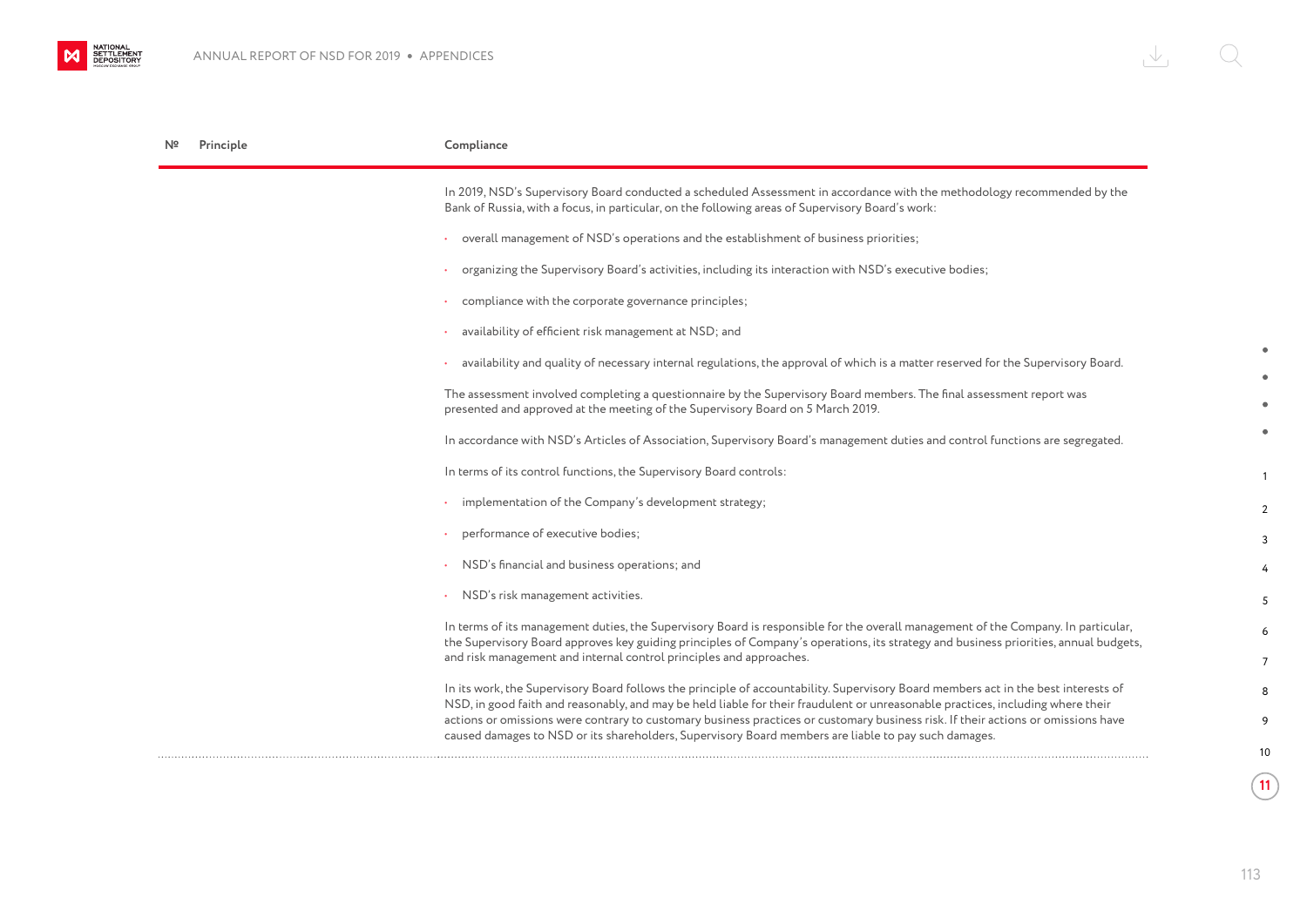NATIONAL SETTLEMENT

| Nº | Principle                                                                                             | Compliance                                                                                                                                                                                                                                                                                                                                                                                                                                                                                                                                                                                                                                                                                                                                                                                                                                                                                                                                                                                                                                                                    |
|----|-------------------------------------------------------------------------------------------------------|-------------------------------------------------------------------------------------------------------------------------------------------------------------------------------------------------------------------------------------------------------------------------------------------------------------------------------------------------------------------------------------------------------------------------------------------------------------------------------------------------------------------------------------------------------------------------------------------------------------------------------------------------------------------------------------------------------------------------------------------------------------------------------------------------------------------------------------------------------------------------------------------------------------------------------------------------------------------------------------------------------------------------------------------------------------------------------|
| 3  | Ensuring the functioning of NSD's<br>internal control, internal audit, and risk<br>management systems | At NSD, internal controls, internal audit, and risk management meet the Russian statutory requirements to NSD and the<br>international guidelines for internal control, internal audit, and risk management systems.                                                                                                                                                                                                                                                                                                                                                                                                                                                                                                                                                                                                                                                                                                                                                                                                                                                          |
|    |                                                                                                       | The Internal Control Department (ICD) is responsible for ongoing control over NSD's regulatory risk management practices<br>as CSD, professional securities market participant, credit institution, clearing house, and trade repository; in particular,<br>the ICD performs the internal control functions for the purposes of anti-money laundering, combating the financing of<br>terrorism and the financing of proliferation of weapons of mass destruction, and combating insider trading and market<br>manipulation. The ICD keep records of regulatory risk events, analyzes them, and assesses their probability and potential<br>impact. The head of ICD reports potential and/or actual regulatory risk events that have resulted (or are capable to result) in<br>significant consequences to the Chairperson of Executive Board. At least on an annual basis, the head of ICD submits an ICD<br>performance report to the Supervisory Board. NSD ensures that the ICD performs its functions without any interference from<br>NSD's business units or employees. |
|    |                                                                                                       | The Internal Audit Department (IAD) is responsible for internal audits, including ongoing independent assessment of reliability,<br>efficiency and effectiveness of internal controls, corporate governance, and business processes at NSD, as well as of the risk<br>management system, and efficiency of the methods applied by NSD to ensure security of its assets. The IAD audits all areas<br>of NSD's business, and any business unit or employee can be audited. The Company ensures the operational continuity,<br>independence and impartiality of the IAD, as well as professional competence of its head and staff. NSD also ensures that the<br>IAD smoothly and effectively exercises its functions. The IAD and the head of IAD report to, and are directly controlled by, NSD's<br>Supervisory Board.                                                                                                                                                                                                                                                         |
|    |                                                                                                       | The Company has in place a risk management system that is adequate to the nature and scope of its operations and encompasses<br>risk reduction and mitigation measures; a risk monitoring system that ensures reporting necessary information to NSD's<br>management bodies; and a process designed to manage key risks that can potentially have negative impact on NSD's operations.<br>Risk management duties are allocated between the Supervisory Board, executive bodies, heads of NSD's key business units, the<br>Risk Management Department, and the Internal Control Department (the latter is responsible for regulatory risk management).<br>Information regarding the risk management system in place at NSD is communicated to shareholders, the Bank of Russia, and other<br>stakeholders on a regular basis, by way of reporting or on the Company's web site.                                                                                                                                                                                                |

1

 $\bullet$ ٠  $\bullet$  $\bullet$ 

2 3 4

10

 $\sqrt{11}$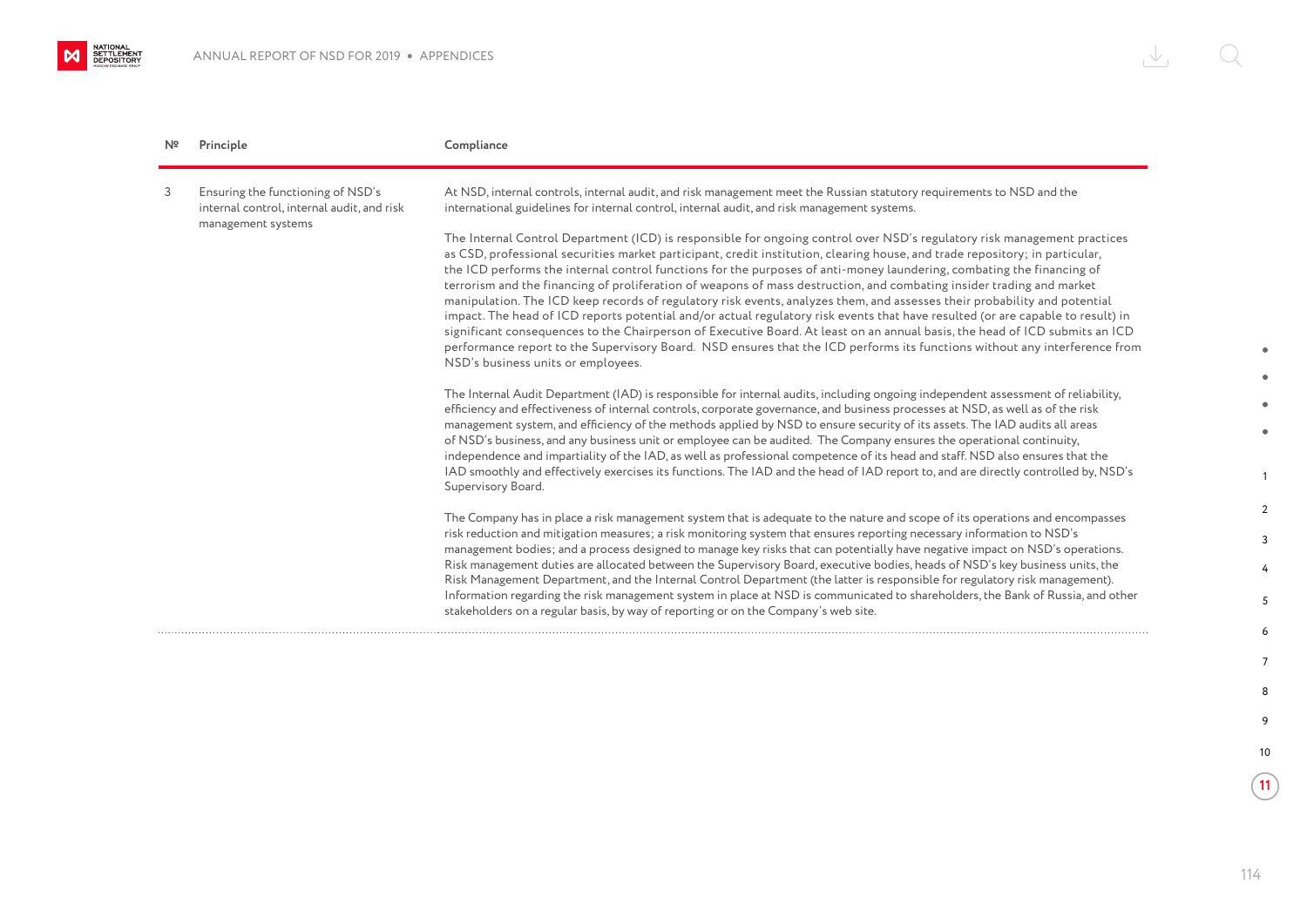NATIONAL<br>SETTLEMENT

| Nº | Principle                                                                                                                                                                                                                                                                  | Compliance                                                                                                                                                                                                                                                                                                                                                                                                                                                                                                                                                                                                                                                                                                                                                                                                |
|----|----------------------------------------------------------------------------------------------------------------------------------------------------------------------------------------------------------------------------------------------------------------------------|-----------------------------------------------------------------------------------------------------------------------------------------------------------------------------------------------------------------------------------------------------------------------------------------------------------------------------------------------------------------------------------------------------------------------------------------------------------------------------------------------------------------------------------------------------------------------------------------------------------------------------------------------------------------------------------------------------------------------------------------------------------------------------------------------------------|
| 4  | Ensuring prevention, identification,<br>and management of conflicts of interest<br>arising in NSD's operations, and corruption<br>control                                                                                                                                  | The measures taken by the Company to prevent conflicts of interest are set out in NSD's internal regulations, including in the<br>Conflict of Interest Prevention Policy and the Code of Professional Ethics. The purpose of such measures is to prevent a situation<br>in which employees' personal interests may hinder or prevent them from performing their duties in good faith and efficiently.                                                                                                                                                                                                                                                                                                                                                                                                     |
|    |                                                                                                                                                                                                                                                                            | In managing corruption risk, NSD acts in accordance with the key principles set out in NSD's Anti-Bribery and Corruption Policy:<br>prevention of any corrupt practices; investigation of any situations that show signs, or give reason to suggest existence, of<br>corruption risk; analysis of risks in business relations with counterparties; and employee awareness-raising and training. The key<br>measures taken to control corruption risk are:                                                                                                                                                                                                                                                                                                                                                 |
|    |                                                                                                                                                                                                                                                                            | prohibition of giving/receiving anything of value (including gifts) with the intention to get assistance in solving any issue;                                                                                                                                                                                                                                                                                                                                                                                                                                                                                                                                                                                                                                                                            |
|    |                                                                                                                                                                                                                                                                            | establishment of a body responsible for monitoring tender processes for the purpose of taking a decision on whether or not to<br>enter into a contract:                                                                                                                                                                                                                                                                                                                                                                                                                                                                                                                                                                                                                                                   |
|    |                                                                                                                                                                                                                                                                            | incorporation of anti-corruption clauses into contracts;                                                                                                                                                                                                                                                                                                                                                                                                                                                                                                                                                                                                                                                                                                                                                  |
|    |                                                                                                                                                                                                                                                                            | performance of counterparty due diligence; and                                                                                                                                                                                                                                                                                                                                                                                                                                                                                                                                                                                                                                                                                                                                                            |
|    |                                                                                                                                                                                                                                                                            | providing employees with a possibility to report corruption risks (including anonymously).                                                                                                                                                                                                                                                                                                                                                                                                                                                                                                                                                                                                                                                                                                                |
| 5  | Ensuring the equitable and fair treatment<br>of all shareholders exercising their right to<br>participate in Company's management, and<br>striking a balance between the rights and<br>interests of NSD's clients and those of its<br>counterparties or other stakeholders | NSD ensures equitable and fair treatment of all shareholders exercising their right to participate in Company's management. Each<br>shareholder may participate in a physical (in-person) General Meeting of Shareholders and cast a vote by any of the following<br>methods: by mailing the voting ballot, or by attending the meeting personally, or by e-voting. Shareholders can use the e-voting<br>option by completing an e-voting ballot on the dedicated web site. To ensure equitable treatment of all shareholders, NSD provides<br>information regarding the convocation of a meeting and meeting materials both in Russian and in English, and also translates voting<br>ballots into English to remove voting barriers for non-Russian shareholders in accordance with the OECD guidelines. |
|    |                                                                                                                                                                                                                                                                            | Moreover, NSD seeks to establish long-term, stable, and mutually beneficial relations with its counterparties. NSD chooses its<br>counterparties through a tender process that makes the contracting process transparent and allows the Company to choose best<br>counterparties.                                                                                                                                                                                                                                                                                                                                                                                                                                                                                                                         |

1

 $\bullet$ 

 $\blacksquare$ 

2 3 4

10

**11**